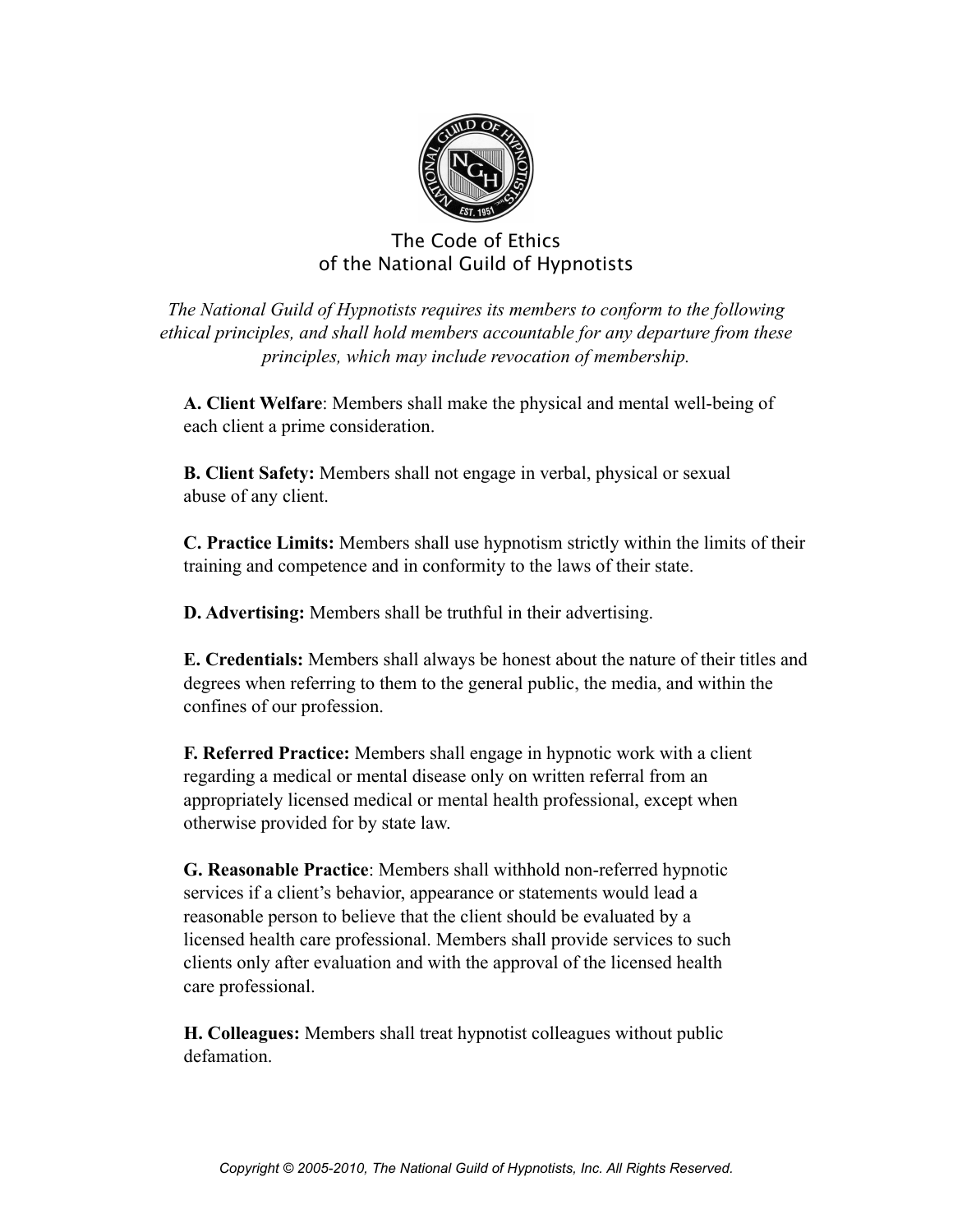

# Introduction to the Recommended Standards of Practice

The Guild has a strategy to protect the right of its membership to practice hypnotism. While other professions have sought state licensure and regulation, the Guild learned by experience that this was not the best plan for a smaller profession such as our own. It is simply too easy for larger and more politically connected groups to modify such legislation in a way that does not serve the interests of Guild membership.

As we look to the future we set a different course. Instead of seeking to pass license laws we seek to pass a different sort of law altogether. At the heart of the new strategy is the Client Bill of Rights, a disclosure statement that we want every hypnotist to give to every client.

The Client Bill of Rights is a document that truthfully discloses to the client what we do as hypnotists and what we do not do. It also truthfully states the practitioner's training.

The strategic purpose of the Client Bill of Rights, besides encouraging clean and healthy relationships with clients, is to prove that we mislead no one. A sample Client Bill of Rights is included in this document and we invite you to modify it for your own use.

In order to pass laws that restrict our freedom to practice hypnotism, others have to argue that we pose a danger to the public. The claim is that we engage in deceptive behavior, encouraging the public to believe that we are primary health care professionals. If hypnotists are distributing a Client Bill of Rights to every client that makes clear that we are not primary health care professionals, this argument against us is impossible to make. By giving your clients a truthful Bill of Rights, you prevent anyone from ever saying that you were deceptive.

Practitioners living in states that regulate the content of a Client Bill of Rights should follow the format stated in the relevant law. Remember a Client Bill of Rights can only protect you if you are frankly honest in what you put into it and do not conceal anything a reasonable person would expect to know about you. The protection a Client Bill of Rights provides is that you will be able to prove to your state government or to a court that your clients completely understood your training, background and methods and had a method of redress to insure ethical practice.

Finally, we seek to pass legislation that requires every hypnotist to give a truthful Client Bill of Rights to every client. We would like every one of our Chapters to seek such a law in their home states, and we will provide a model for this legislation. We will also cooperate with coalitions of other professions who wish to pass such legislation. Such laws are hard for other professions to oppose without seeming to be in favor of deceiving the public. However, even if our proposed legislation does not pass, hypnotists in a state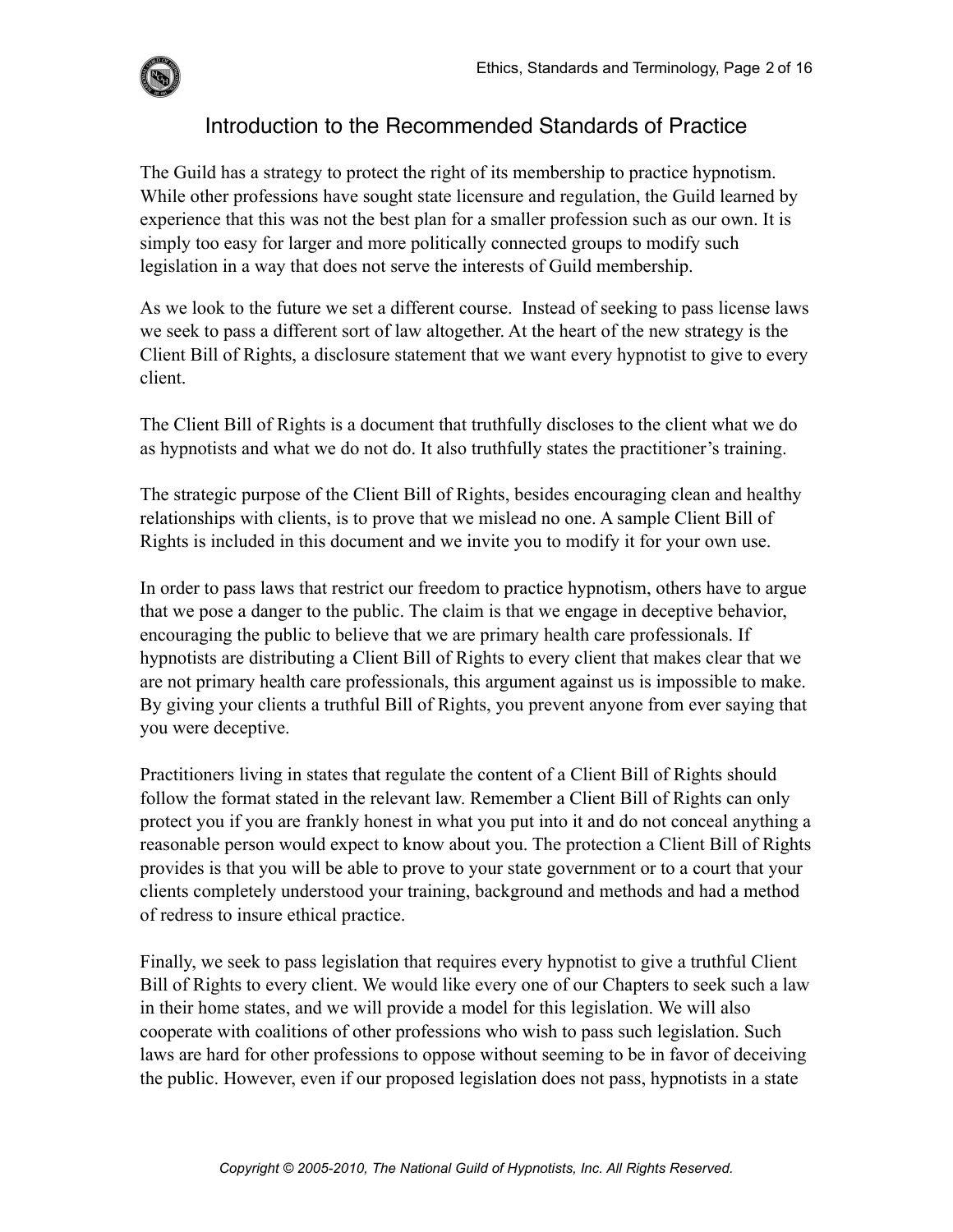

still come out ahead. The mere fact that local hypnotists are trying to pass such a law proves to the state government and to the press that we are responsible people. By proposing such legislation we win something in the court of public opinion, even if we lose in the state legislature.

Members should be aware that every aspect of the Guild Recommended Standards of Practice and is associated Terminology is the creation of a team of successful, wellknown, full-time hypnotists. Every section of the plan has been thought through and tested. We know it will work and that it will have a direct marketing benefit to you that will result in an increase in your clientele.

This document sets forth the standards the Guild advocates: using a Guild approved title of practice, distributing a truthful Client Bill of Rights, attending to outcomes research and avoiding the language of the licensed health care professions. We advocate these standards because we feel they are appropriate and effective. We encourage members to observe them.

You can be certain that the Guild cares about every one of its members, and we put this plan forward after great thought and planning. We are certain that it will help you and help our profession.

Members of the National Guild of Hypnotists must follow the Code of Ethics. However, the Recommended Standards and Terminology are not obligatory. Yet they do represent the best advice the Guild can give you about how to practice hypnotism.

This information is the intellectual property of the National Guild of Hypnotists. Intellectual property rights are claimed for its overall concept, synergy, look and feel. However, the National Guild of Hypnotists encourages other hypnosis organizations to distribute this information, believing this to be in the best interest of our common profession. The National Guild of Hypnotists requests only that its leadership in this matter be acknowledged.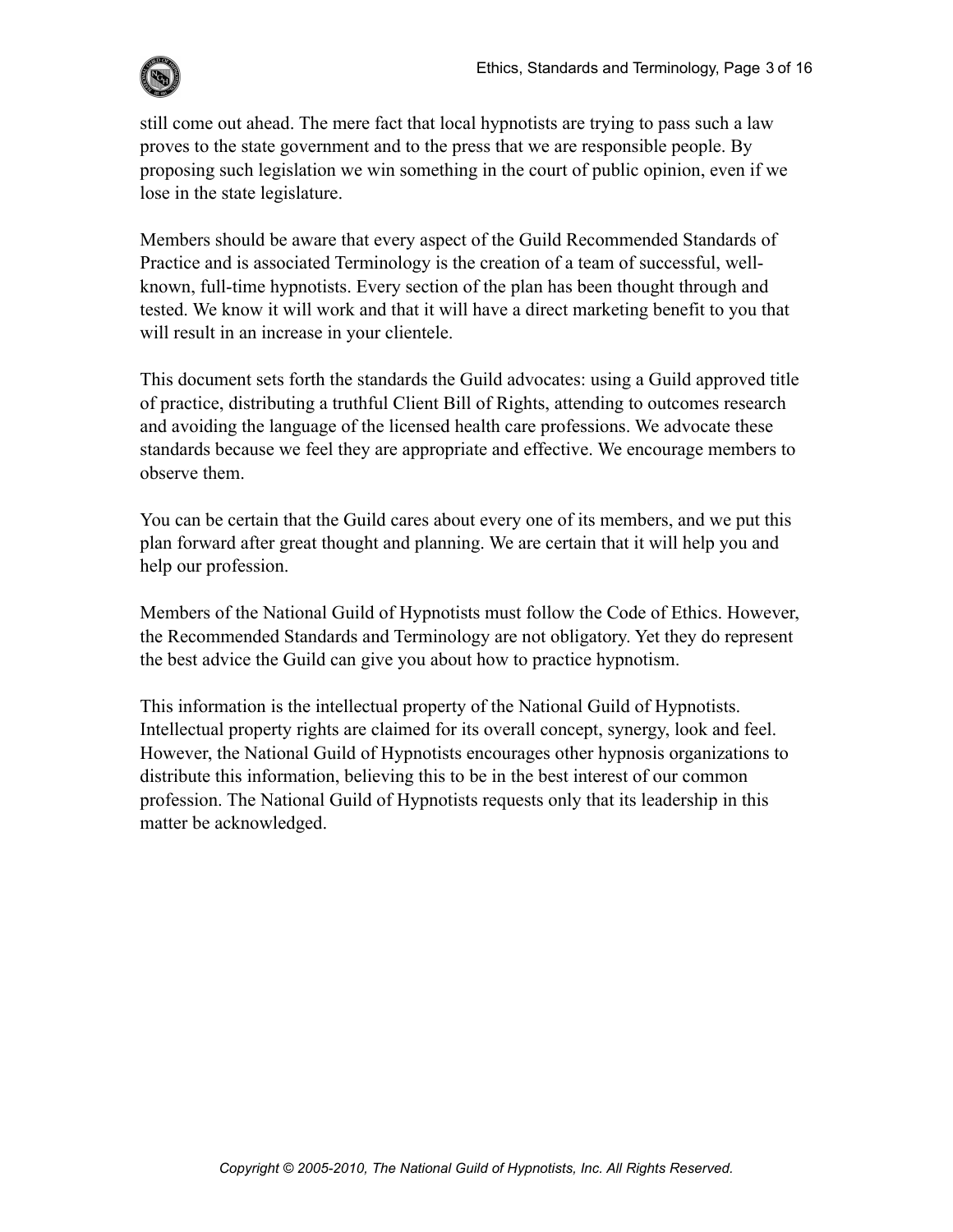

#### The Recommended Standards for Hypnotic Practice

*The National Guild of Hypnotists advocates the following standards for the professional practice of hypnotism. Except for members living in states where different practice standards are explicitly set by law, we urge our members to voluntarily conform to these standards.*

**Record Keeping**: Members shall establish and maintain proper records necessary to a professional practice.

**Scope of Practice**: Members shall use hypnotism with clients to motivate them to eliminate negative or unwanted habits, facilitate the learning process, improve memory and concentration, develop self-confidence, eliminate stage fright, improve athletic abilities, and for other social, educational and cultural endeavors of a non-medical nature. Except where state law provides otherwise, members shall use hypnotism with clients regarding a medical or mental disease only on written referral from a licensed medical or mental health professional.

**Titles of Practice:** Members shall hold their hypnotism services out to the public using only those titles earned and approved by the National Guild of Hypnotists, Inc.. The approved Titles of Practice of the National Guild of Hypnotists are:

- Consulting Hypnotist, abbreviated CH (preferred and recommended title);
- Certified Hypnotist or Hypnotist (allowed alternative titles);
- Certified Instructor (for persons who have passed the Guild Train the Trainer Program), abbreviated CI;
- Certified Master Instructor (for persons who are approved to teach the NGH Train the Trainer Program); abbreviated CMI;
- Board Certified Hypnotist, for persons who have passed the peer reviewed Guild Board Certification Exam), abbreviated BCH;
- Fellow of the National Guild of Hypnotists (for persons who have qualified after a period of time of Board Certification), abbreviated FNGH;
- Diplomate of the National Guild of Hypnotists (awarded *honoris causa* to persons who, after a period of time as a Fellow, have been recognized by the Certification Board as functioning at a level of professional excellence that exceeds that of Fellow), abbreviated DNGH;
- Other titles protected by state law (for example in the State of New Jersey the title "HypnoCounselor" is permitted).

Note that completion of a specialty certification in the Guild does not award you a new Title of Practice. For example, persons who have passed the Guild's Clinical Hypnotism or Medical Hypnotism certifications may say they are certified in Clinical or Medical Hypnotism. However, they may not call themselves "Certified Clinical Hypnotists" nor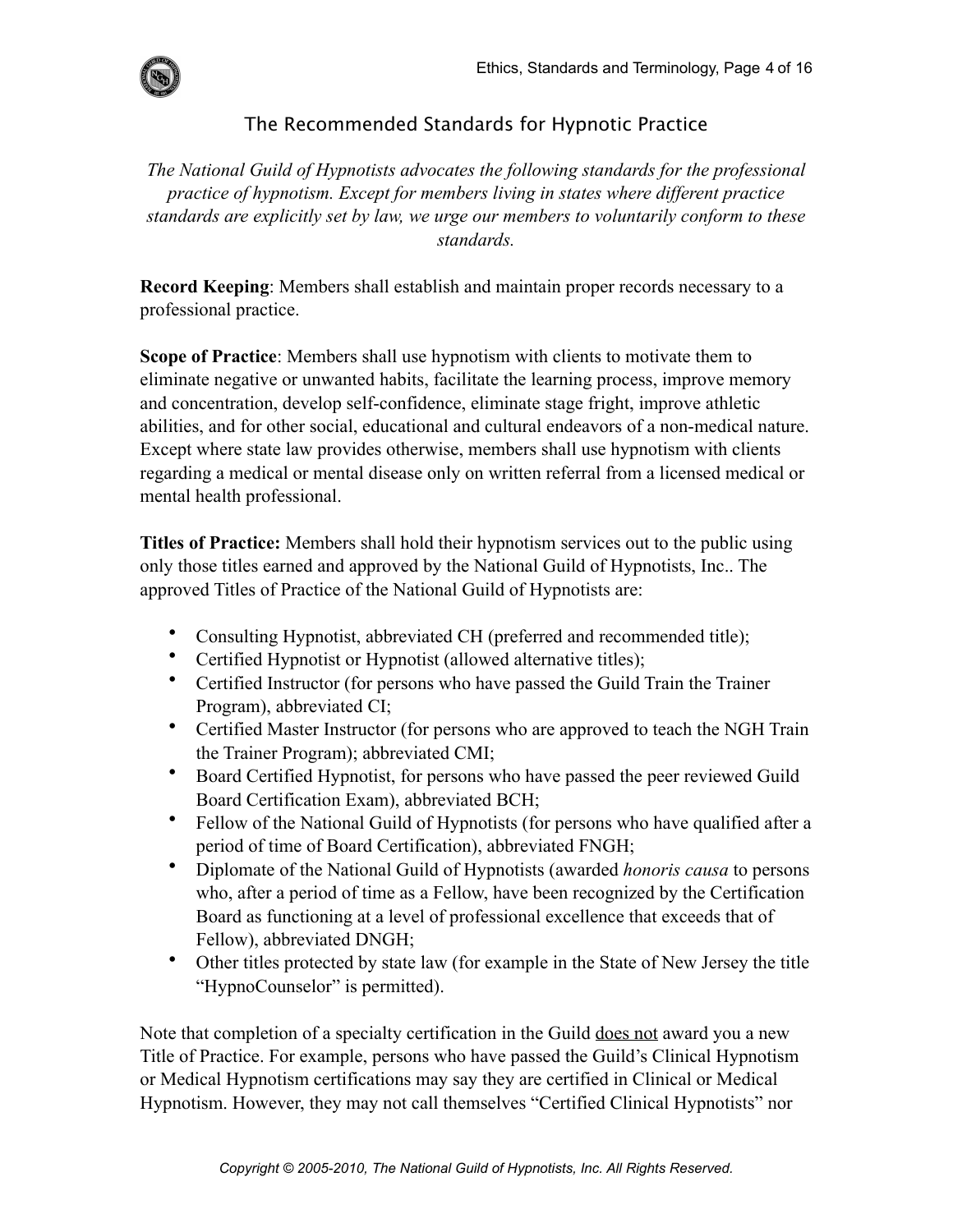

"Certified Medical Hypnotists." In those states where the title "Hypnotherapist" is lawful, it is acceptable to use it. However, as laws are subject to change without notice, the Guild does not recommend doing so.

**Disclosure**: Members shall truthfully disclose in writing to each client, using a Client Bill of Rights or similar written document, the nature and venue of the member's hypnotism training, the field of study of any higher degree used when holding services out to the public, the lawful limits of the member's practice of hypnotism, the practitioner's theoretical orientation or model, instructions for contacting the National Guild of Hypnotists should the client seek redress, and any business policies and practices maintained by the practitioner. Members holding advanced degrees from institutions that do not hold accreditation recognized by the United States Department of Education shall disclose to clients that the degree is alternative rather than academic. Members shall restrict the services described on this document to hypnotism.

**Terminology**: Unless qualified to do so by another credential, members shall avoid using the language of psychopathology or medicine when working with clients, except on referral from a licensed medical or mental health professional.

**Public Hypnotism**: Demonstrational hypnotism shall always be presented in a tasteful manner that is considerate of the individuals who have volunteered to participate in a public demonstration. Individuals participating in such demonstrations shall be treated with courtesy and respect.

**Age-regression and Forensic Hypnotism**: Age-regression and forensic hypnotism shall be used only by those who have had additional training in these specific fields of study.

**Imagery:** Frightening, shocking, obscene, inappropriately sexually suggestive, degrading or humiliating imagery shall never be used with a hypnotized client.

**Claims**: Members shall not disseminate false or exaggerated claims regarding hypnotism, but shall attempt whenever possible to inform and educate the public with a true perspective of hypnotism. Members shall make only those specific claims for the effectiveness of hypnotism as can be justified by outcomes data. Members shall publicly maintain a professional demeanor toward other professions expressing divergent views on hypnotism.

**Advertising**: All advertising shall be factually presented in a professional and ethical way consistent with accepted standards. Members shall advertise services and capabilities as hypnotists in conjunction with other specialties, occupations, vocations, arts or professions only if duly trained, properly qualified and professionally recognized in those fields.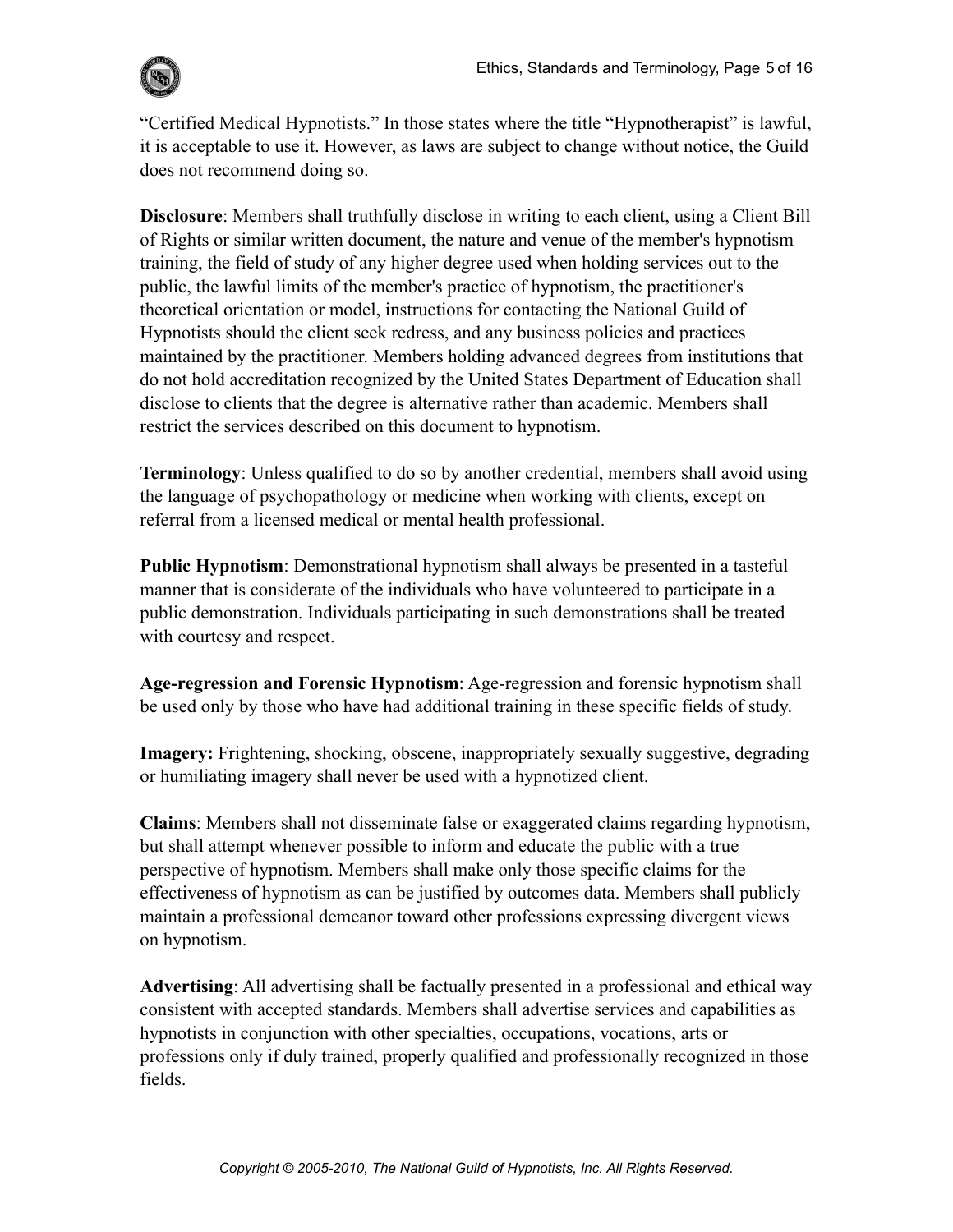

**Education:** Schools of instruction now existing and those to be established in the future shall provide a full curriculum consisting of the theory, practice and applications of hypnotism, instruction and supervised practice in hypnotic methodology, the possibilities and limitations of hypnotism, with thorough instruction on the Ethics and Standards of our profession as set forth herein. All curricula used at schools recognized by the National Guild of Hypnotists shall be approved by the National Guild of Hypnotists. Instructors at such schools are expected to be approved and certified by the National Guild of Hypnotists or to hold credentials judged by the Guild as equivalent.

**Good Standing**: Members who maintain the required number of continuing education hours, are of high moral character, conduct themselves and their practice of hypnotism in a professional and ethical manner and meet their financial dues obligation shall be considered as members in good standing of the National Guild of Hypnotists.

**Recommendations**: When a member recommends a client consult a colleague or health care professional, the member shall, whenever possible, provide the client with a list of more than one recommended name.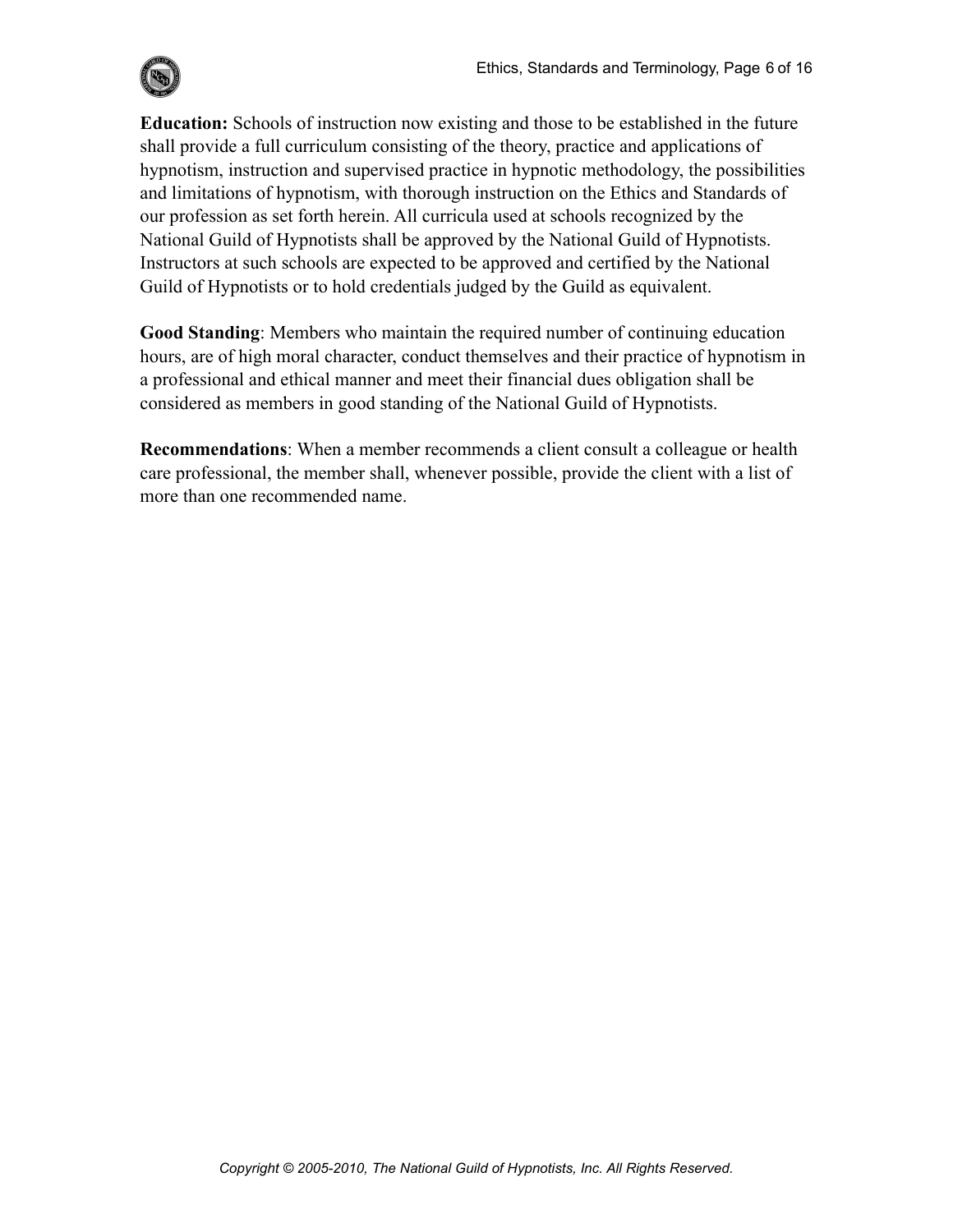

#### Sample Client Bill of Rights copyright © 2003, National Guild of Hypnotists

*Italicized sections are instructions to the writer to show where the document should be personalized.*

**Contact Information**: My name is *(give the name you wish to be known by professionally).* I can be contacted through my office *(list your address)* or by telephone at *(give your business telephone number).* 

**Education and Training:** I was trained in hypnotism at *(List the name of your school or training program; if the school was state approved, say so.).* I am a Certified Member of the National Guild of Hypnotists and I do annual continuing education to maintain my training at a high level. The National Guild of Hypnotists is the oldest and largest hypnotism organization in the world and its certification is the most widely recognized credential for the professional practice of the hypnotic arts. *Here you would list your degree if you mention a higher degree when offering services to the public. If your degree is accredited say: "My highest degree is in [state field of study] and is accredited by an agency recognized by the United States Department of Education." If your degree is an alternative degree, say "My degree in [state the field of study] is an alternative degree earned through intensive distance learning."* 

**Notice: AS THE STATE OF** *(State name)* **HAS NOT ADOPTED EDUCATIONAL AND TRAINING STANDARDS FOR THE PRACTICE OF HYPNOTISM, THIS STATEMENT OF CREDENTIALS IS FOR INFORMATIONAL PURPOSES ONLY. Hypnotism is a self-regulating profession and its practitioners are not licensed by state governments. I am not a physician nor a licensed health care provider and may not provide a medical diagnosis nor recommend discontinuance of medically prescribed treatments. If a client desires a diagnosis or any other type of treatment from a different practitioner, the client may seek such services at any time. In the event my services are terminated by a client, the client has a right to coordinated transfer of services to another practitioner. A client has a right to refuse hypnotism services at any time. A client has a right to be free of physical, verbal or sexual abuse. A client has a right to know the expected duration of sessions, and may assert any right without retaliation.** *(This section should be in bold print with the first sentence in capitals.)* 

**Redress**: I am a certified member of the National Guild of Hypnotists, and practice in accordance with its Code of Ethics and Standards. If you have a complaint about my services or behavior that I cannot resolve for you personally, you may contact the National Guild of Hypnotists at P.O. Box 308, Merrimack, NH 03054-0308, (603) 429-9438, to seek redress. Other services than my own may be available to you in the community. You may locate such providers in the telephone book.

**Fees:** The charge for my services are *(list fees).* You will be given *(state number)* days notice of any change in fees. *(You can also list here any other business policies you have that concern fees, such as a cancellation charge, whether you take insurance or credit cards, etc.)* 

**Confidentiality:** I will not release any information to anyone without a written authorization from you, except as provided for by law. You have a right to be allowed access to my written record about you.

**Insurance:** I suggest you think of my services as something that you will pay for personally. That will both protect your privacy and help you value the work you are doing more. In general, insurance companies do not like to cover hypnotic services, and I caution you not to expect them to do so.

**My Approach:** *(Write a brief paragraph here that explains your theory of why hypnotism is effective and about how you use it. Be sure that what you actually do with a client is a good match for what you say here. However keep this section broad and general. It should be more a statement of your overall philosophy than a list of specific techniques.)* 

**Client Signature**: I have received and read this Client Bill of Rights and understand what I have read.

Print Client Name: Client Signature: Date: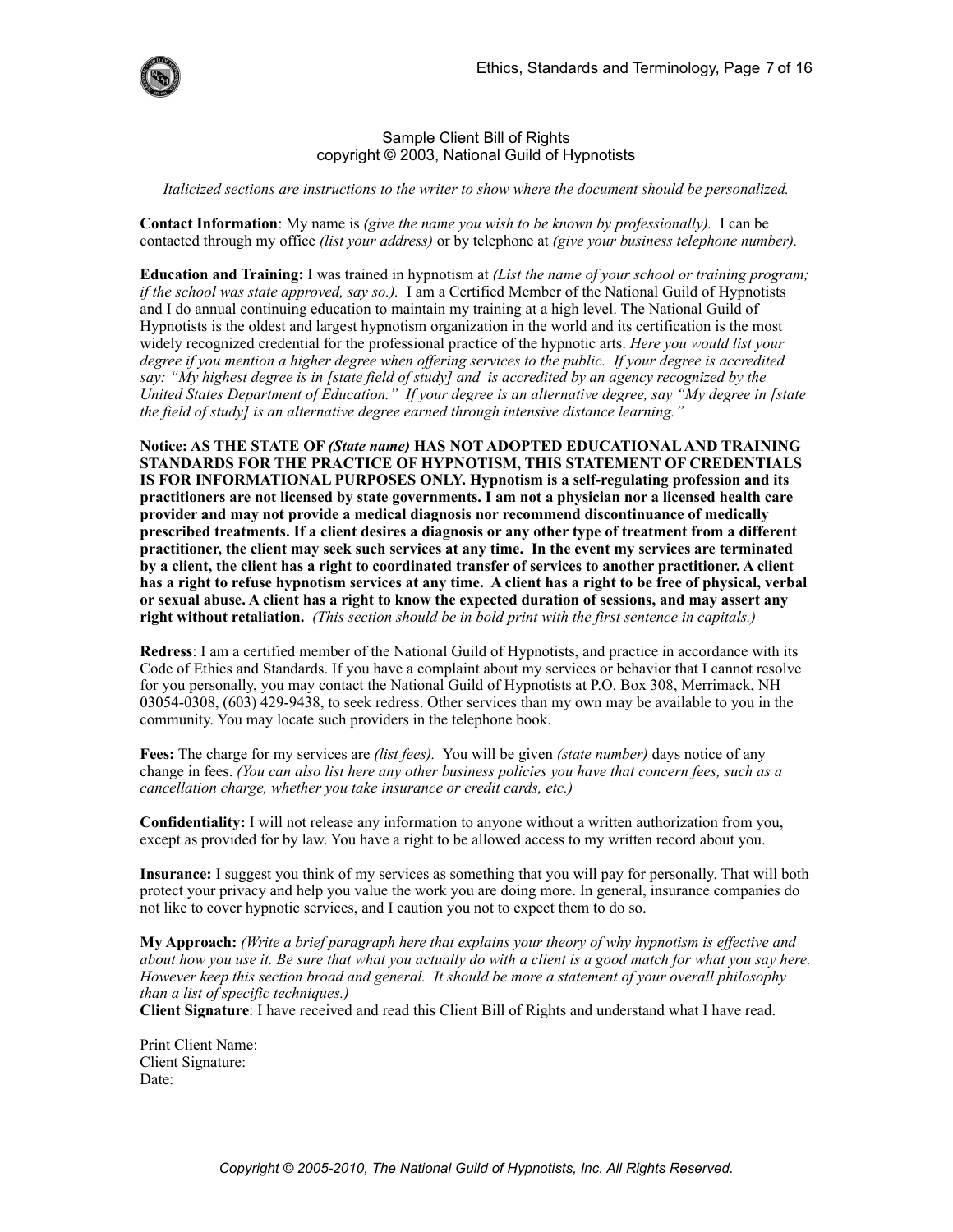

## Questions and Answers about the Recommended Standards

*How does the Client Bill of Rights protect hypnotists?* The core of the concept is that the Client Bill of Rights provides consumer protection without regulating the training or freedom of the practitioner. If the public is protected from unscrupulous practitioners through use of a Client Bill of Rights, regulation by the government becomes less important or necessary. Under this plan hypnotists and schools can continue to operate just as they have in the past. However, as the Client Bill of Rights creates a marketing benefit to practitioners who have better education, it encourages (but does not require) people to improve their training and motivates schools to seek accreditation. Many colleagues (and most Chapters of the Guild) have come forward to endorse the idea, seeing the wisdom of using a Bill of Rights to protect the public as both a way of holding ourselves accountable and of blocking more restrictive legislation. This is a correct understanding of how it works.

*Wouldn't the Guild rather have license laws for hypnotists?* Not necessarily. We have tried for just licensure for years. Our current plan, which is under development, provides a preferred alternative with something that is affordable, effective and that can be accomplished at once through voluntary compliance. It also creates a form of selfregulation that cannot be used by special interests for self-serving purposes.

*Do I have to use exactly the words of the sample Bill of Rights, or can I modify them?*  The answer is that you do not have to use the same words. In some states the exact wording you have to use is set by law. The sample document is similar, but not identical, to those laws. If you live in those states you must use the wording required by law. In other states you are free to modify the wording, provided what you end up using conforms to the disclosure requirement in the Guild's Recommended Standards of Practice. However, we recommend the wording of the sample simply because it has been tested and found to produce positive responses from clients and prospective clients. The sample wording can be easily adapted for those states that mandate specific wording.

*Does the client actually have to sign the Bill of Rights and return the signed copy to me, or can I use some other procedure?* Obviously, having the client sign a copy of the document is the gold standard. If you have a signed copy of the Bill of Rights in the client's file, you can prove that the client examined it. If you live in a state that requires you to use a Bill of Rights, you do need to get a signature. In other states you have more freedom. You can just give the client a copy, simply post it on the wall of your office in some obvious way, or just include it in your brochure. If you do this you should also have some way of indicating in the client's record that the client has looked at a copy (for example, a check box on the intake form showing that you asked if they had read the Bill of Rights). However, while perfectly acceptable, these alternative methods do not provide you with quite as much protection if a client later accuses you of some sort of deception. The client can always say he or she never saw the Bill of Rights and that you checked the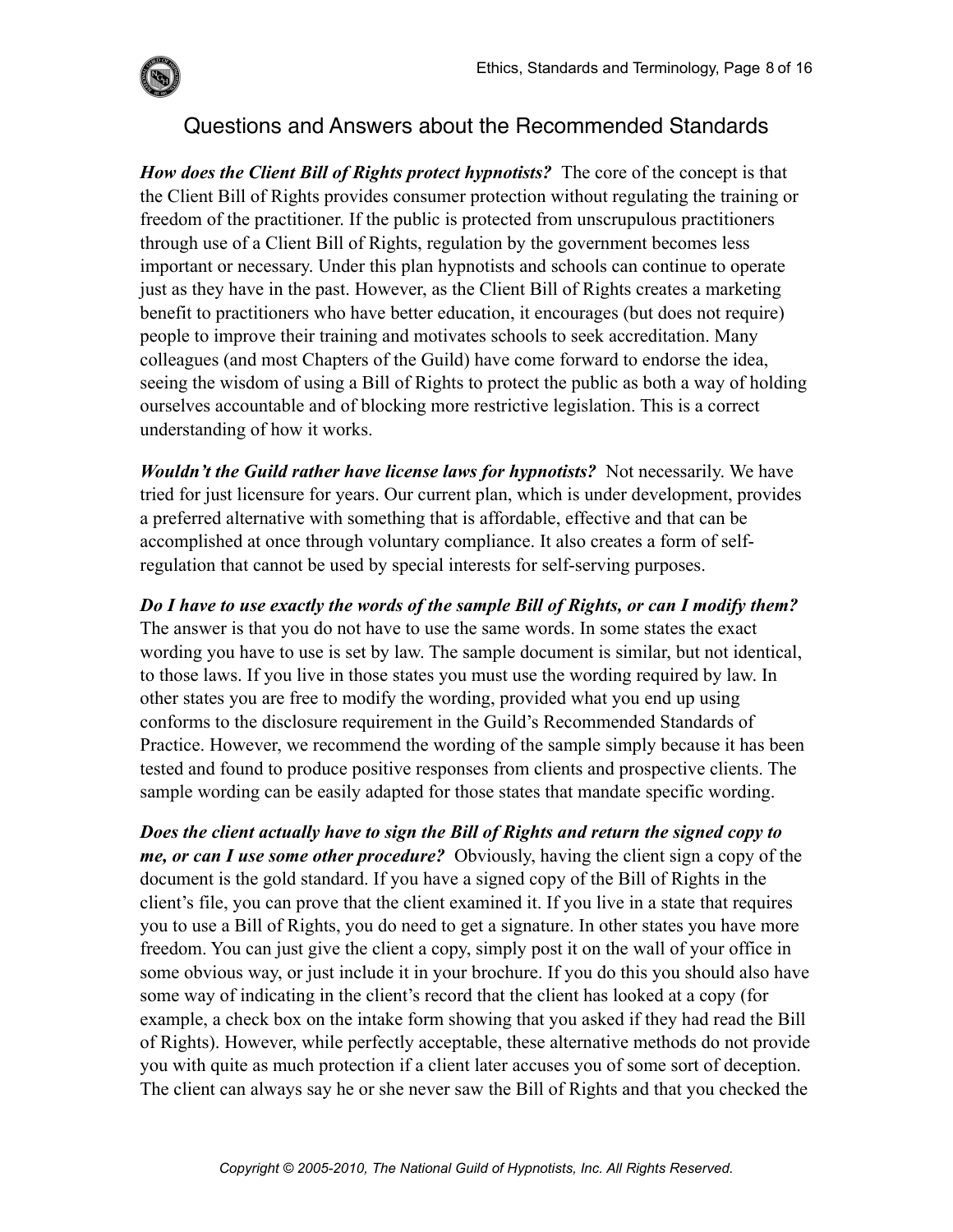

box on the intake form without ever asking the question. Most practitioners have the client sign the Bill of Rights and then give them a copy to keep. Most have not had a single complaint and have gotten new clients simply because people hear that the practitioner tells people all about his or her training in writing and doesn't "try to pull any wool over anyone's eyes."

*If I have a certificate from the Guild that awards me an older Title of Practice than the titles in use now, can I still use the older title?* The current Titles of Practice approved by the National Guild of Hypnotists are: Consulting Hypnotist, Certified Instructor, Certified Master Instructor, Board Certified Hypnotist, Fellow of the National Guild of Hypnotists and Diplomate of the National Guild of Hypnotists. Our recommendation is that you change over to the new titles, as the Guild will only use the new titles in its statements to media and advertising. The Guild can work with you to obtain a new certificate with the current title if it is important to you. In those states where the titles "Hypnocounselor" or "Hypnotherapist" are lawful, members may use those titles. However, as laws are subject to change without notice, the Guild does not recommend doing so.

*I live in a state that the Guild lists as "Guild Standard." What should I say in my Client Bill of Rights about this?* When the Guild lists a state on the State Law List as "Guild Standard," this means that there is some law on the books that could be interpreted to cause a problem with your freedom to practice hypnotism in that state and you should carefully follow Guild Standards. In most cases these laws are simply used to harass hypnotists and do not hold up when challenged, provided the practitioner stays within our Recommended Standards. However, if you live in such a state we recommend that you add to your Client Bill of Rights the following paragraph: "The services I render are held out to the public as a form of motivational coaching using non-therapeutic hypnotism and instruction in self-hypnosis. I do not represent my services as any form of health care or psychotherapy, and despite research to the contrary, by law I may make no health benefit claims for my services."

*I live in a state that the Guild lists as "Regulated." Is there anything more I need to do beyond practicing within the Guild's Recommended Standards (including using a Client Bill of Rights)?* Yes. When the Guild lists a state as "regulated," this means that there is some law that explicitly regulates the practice of hypnotism. In many cases simply following the Guild's Recommended Standards is all you need to do. However, in some states you must do more (register with a specific agency, take a test, etc.). If you are not aware of the laws in your state, contact your Guild Chapter for information or contact the Guild Headquarters directly.

### *I am a licensed practitioner of another profession. Do I need to practice hypnotism only in accordance with the Guild's Recommended Standards?* It depends. If you are a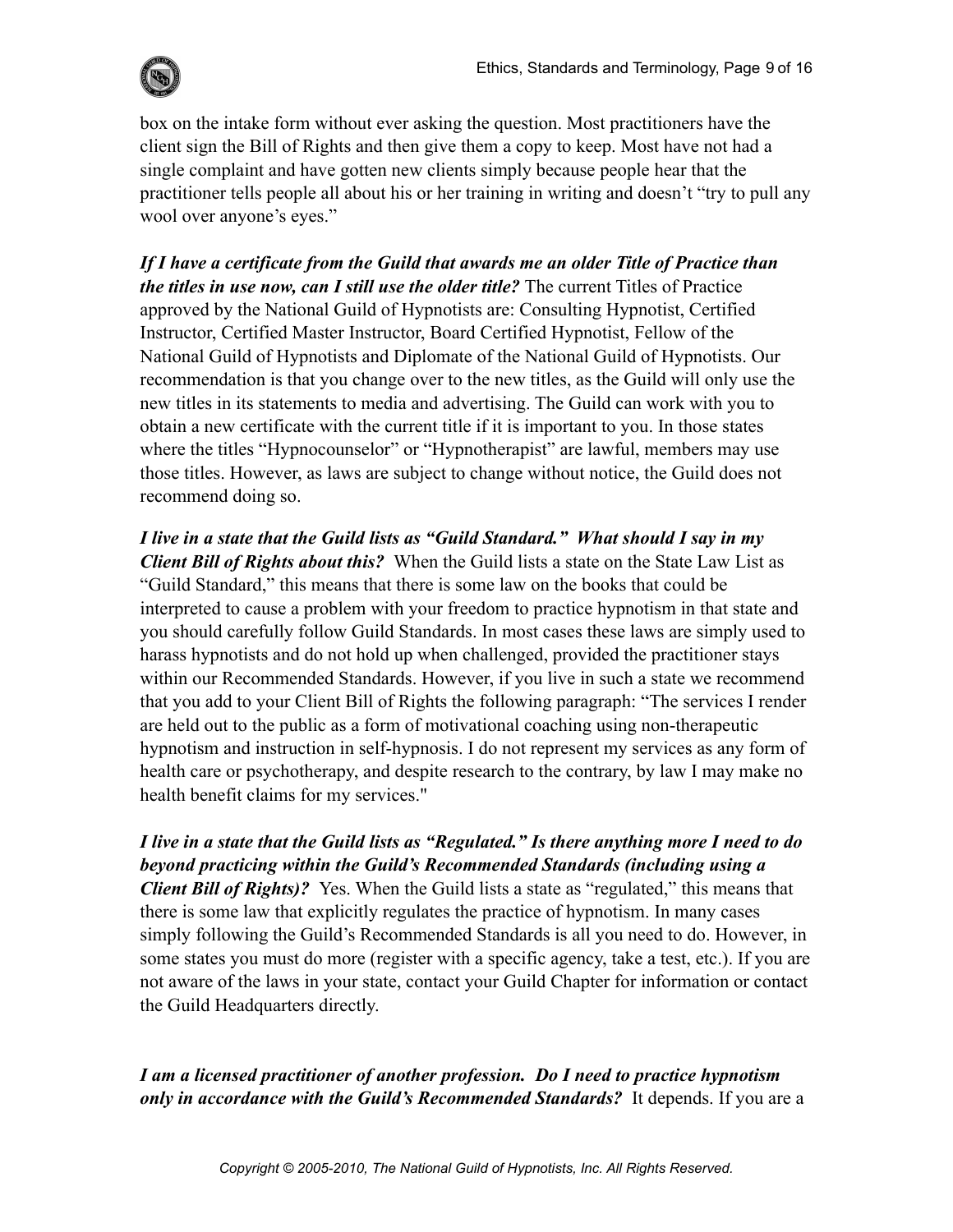

licensed practitioner of the healing arts and the Scope of Practice section of your license law specifies that hypnotism is part of what you do under that license (for example, if you are a licensed clinical psychologist), then you are regulated by your license law, not the Guild's standards. Do what your law says you can do and the Guild will have no problem with that. However, if you are a licensed practitioner of the healing arts and the Scope of Practice section of your license law does not specify hypnotism as included as part of what you do under that license (for example, if you are a licensed physical therapist), then you should follow the Guild's standards as well as the requirements of the license law.

*The new Recommended Standards for Practice require that before I make public statements about the effectiveness of hypnotism, I am supposed to have hard information from outcomes research to back up those statements. Where do I get this information?* The Journal of Hypnotism now contains a regular column titled "Hypnotic Outcomes" that will give you the information you seek. The column contains summaries of published research on the effectiveness of hypnotism. We suggest you place this information on file in case you are ever challenged to back up a statement you make in your advertising or marketing materials. Also, you will find such information in other places as well, such as textbooks and articles in other publications. The Guild will publish only quality research in "Hypnotic Outcomes." You are responsible for the validity of information you get from other sources.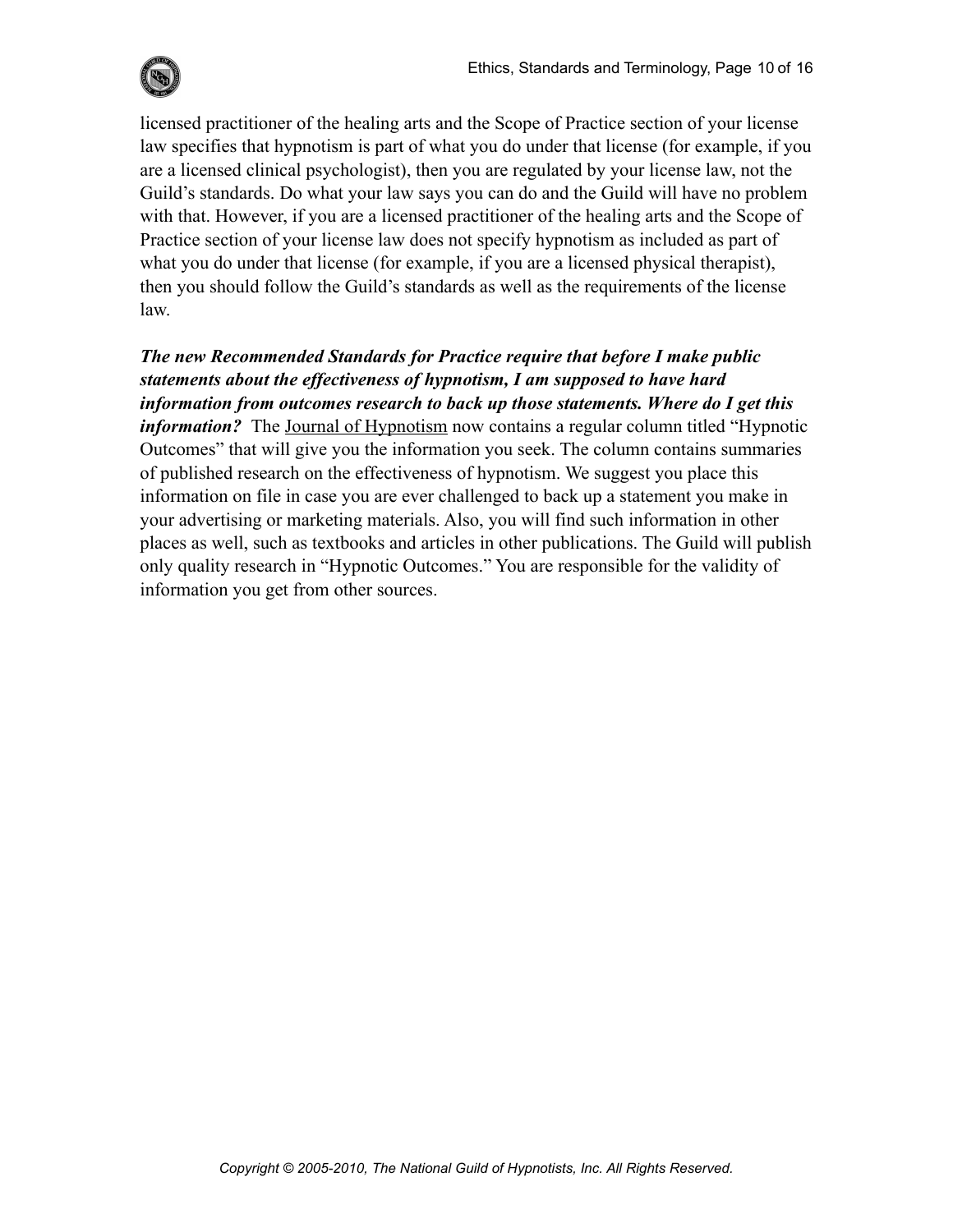

## Introduction to the Recommended Terminology for Hypnotic Practice

In order for the practice of the hypnotic arts and sciences to become a recognized profession it must develop its own language. All professions have their unique terminology and hypnotism deserves no less. This document presents the Recommended Terminology for Hypnotic Practice of the National Guild of Hypnotists and we urge all members to employ it faithfully in their professional practice.

The National Guild of Hypnotists is clear that the hypnotist is a teacher, a motivator, a coach and a guide whose goal is to assist persons in resolving normal problems of living. We do not envision our members as "Junior Psychologists." We see the work of the hypnotist as non-therapeutic in nature, as hypnotists do not engage in the independent diagnosis and treatment of medical or mental disease.

Most authorities agree that all hypnosis is self-hypnosis. Perhaps better than the word "hypnotist" would be "hypnotic guide." The hypnotist simply guides the client into the state called hypnosis and teaches the client techniques that will allow the client to use his or her natural ability to change the way he or she thinks, feels or behaves.

Unfortunately, therapeutic words have become part of common language. This has given rise to confusion in the minds of the public who often causally employ such words to mean something other than the strict definitions found in diagnostic and statistic manuals of disorders. As hypnotists do not independently work with medical or mental disorders we advise practitioners to avoid even casual use of the common language versions of therapeutic language. We provide an alternative here.

Before working with a client who may informally use therapeutic words to describe his or her problem, the hypnotist should be careful to restate the client's issue in non-therapeutic terminology and to use this terminology in all records.

Remember that we cannot give you legal advice. Only a person licensed to practice law in your state may do that. These recommendations represent our best-considered opinion about what we think you should do. You are responsible to ensure that what you do corresponds to the laws in your state.

Throughout the Recommended Terminology that follows we have applied an "Up" formatting style, meaning that we have capitalized or placed in italics many words to emphasize them. This style is intended to help the reader by making clear that the words are used in a special way. You do not have to use this formatting when you apply the words in your professional practice.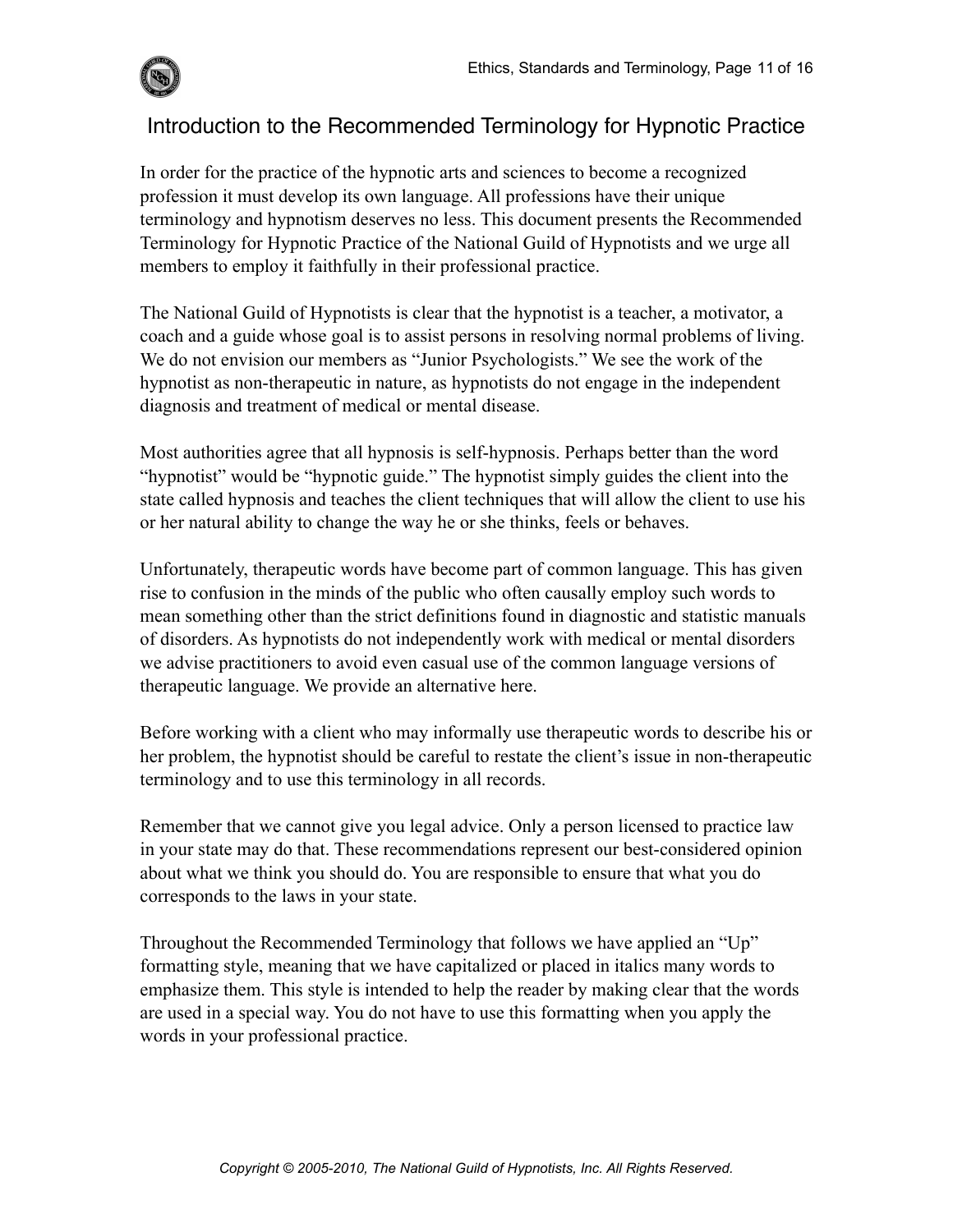In general, a word in *italics* is a word that you should avoid, and an underlined word or phrase is a part of our new terminology and you are encouraged to use that word or phrase.

You will find a non-therapeutic definition of hypnotic regression in this document. This definition is our preferred definition of regression because many practitioners have run afoul of the psychology law in their state when they have used other definitions.

We encourage all our members to use proper grammar when speaking and writing about their profession. Many practitioners casually refer to their profession as "hypnosis" and this is improper. "Hypnosis" is the state the client is in when he or she has been "hypnotized" by a "hypnotist" practicing "hypnotism." While it is true that "hypnosis" is easier to pronounce than "hypnotism," that does not justify improper grammar by a professional.

Finally, if you decide to adopt this terminology, you do not have to do it all at once. Change your current terminology to match this one, then as convenient, revise your publications, advertising and client materials in an evolutionary way over a period of years. The only exception to this advice is if you are in a state that regulates therapeutic words. In that case change immediately.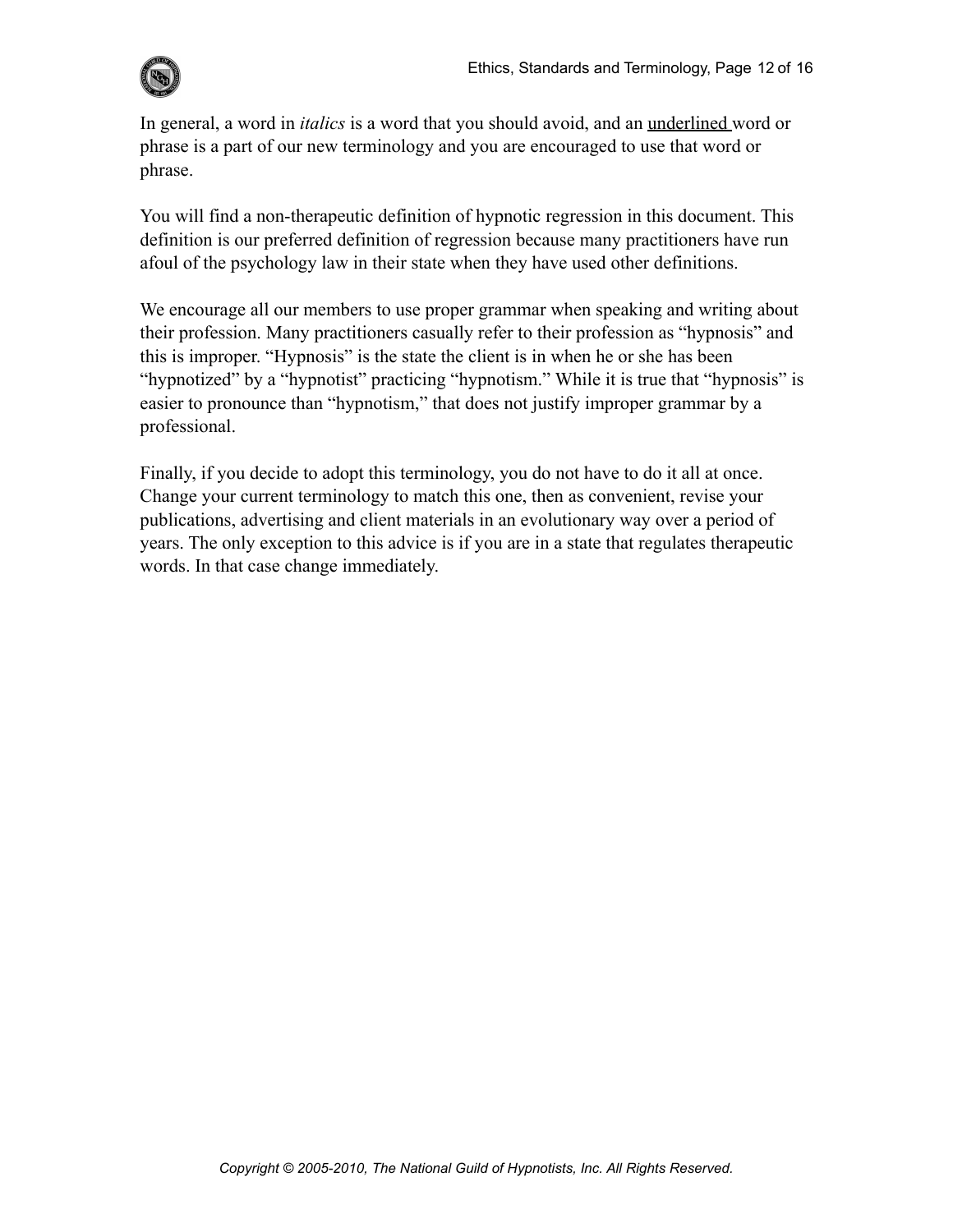

#### The Recommended Terminology for Hypnotic Practice of the National Guild of Hypnotists

Under the Code of Ethics of the National Guild of Hypnotists, a hypnotist applies the Reasonable Person Test to determine if he or she can work with a client. If a client's selfreport or behavior is such as to cause a reasonable person to doubt the client's mental or physical health, the hypnotist shall refer the client for medical or mental health assessment. Hypnotists work with normal people to help with normal problems in living. We do not independently work with medical or mental disease and we do not "diagnose," "treat" or "prescribe." Hypnotists may work with issues related to a medical or mental health disorder only on referral from a properly licensed health care professional.

Non-Therapeutic Hypnotism is the independent use of the hypnotic arts and sciences to help clients inculcate positive thinking and the capacity for self-hypnosis. Unless specifically allowed by state law, Hypnotists do not do *Psychotherapy*; they Coach, Teach, Guide, Instruct, and Train.

Clients do not have *Disorders;* they have Problems, Challenges or Issues.

Hypnotists do not *Diagnose* clients; they help clients do Goal-Setting regarding Problems, Challenges or Issues.

Hypnotists do not *Treat* clients; they hold Sessions at which they Induct a client into a Self-Hypnotic State.

The Self-Hypnotic State is a state of relaxed concentration which anyone can enter naturally. Hypnotists provide their clients with instruction in how to enter this natural state more easily and effectively.

Hypnotists do not *Prescribe* solutions; they Suggest ways for clients to achieve their Goals while the client is in a Self-Hypnotic State.

Suggestion is the artful use of imagination to increase a client's enthusiasm for selfimprovement using Self-Help Techniques.

Self-Help Techniques are thinking strategies used by normally-functioning people to remind themselves of improvements they wish to make in their lives. Such strategies are taught by Hypnotists using Suggestion while the client is in the Self-Hypnotic State.

A common Self-Help Technique is a Regression. As used by a Hypnotist, a Regression is a review of significant or remarkable events by the client with the Hypnotist serving as a Guide.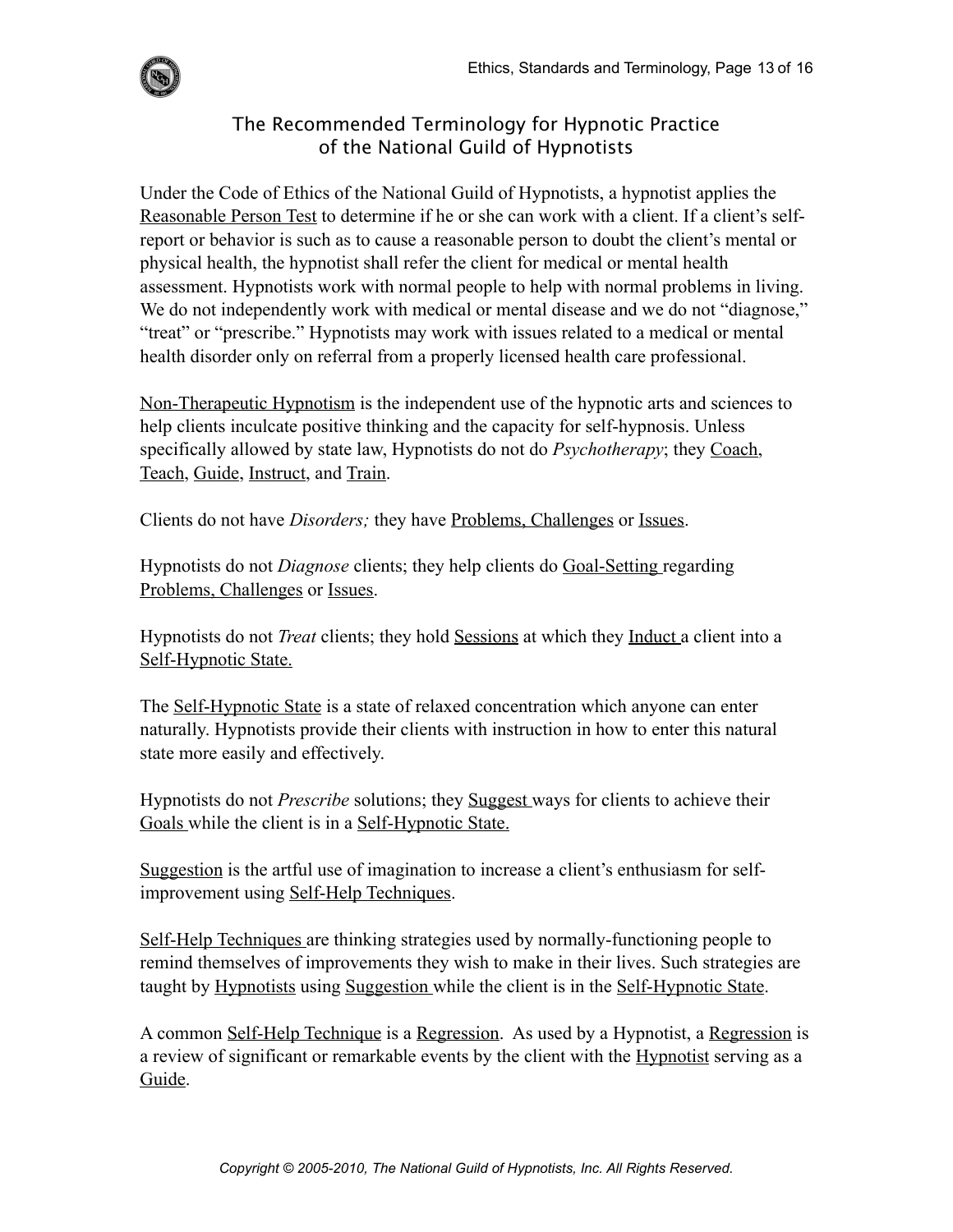

In order to apply the Recommended Terminology the practitioner must develop skill in restating the client's issues and problems in a way that avoids the use of the language of medicine or psychopathology. We provide below our recommendations on how best to do this.

A Hypnotist's clients do not have *Addictions* nor are they *Chemically Dependent;* they seek to regain **Self-Control**.

A Hypnotist's clients do not have *Eating Disorders;* they seek Weight Management or to Improve Appearance.

A Hypnotist's clients are not *Depressed* or *Anxious;* they seek to regain a Positive Mental Attitude or to Manage Situational Stress.

A Hypnotist's clients do not have *Insomnia* or *Sleep Disorders*; they seek Sleep Improvement.

A Hypnotist's clients do not have *Phobias;* they have Apprehensions or Fears.

A Hypnotist's clients do not seek to change their *Mood;* they seek to become more Optimistic.

A Hypnotist does help clients discover a Definite Chief Aim or to Determine and Set Goals in their lives.

A Hypnotist does help clients **Attract** into their lives what they need or hope for.

A Hypnotist does help clients explore their Spirituality.

A Hypnotist does teach clients Self-Confidence so that they may view and place many aspects of their lives in the proper perspective.

A Hypnotist does help clients become more Successful and High Achieving or to Enhance Personal Skills and Assets.

A Hypnotist does help clients with issues of Personal Organization and Management.

A Hypnotist does help clients become more Persuasive and Interpersonally Effective.

A Hypnotist does help clients promote Wellness in their lives.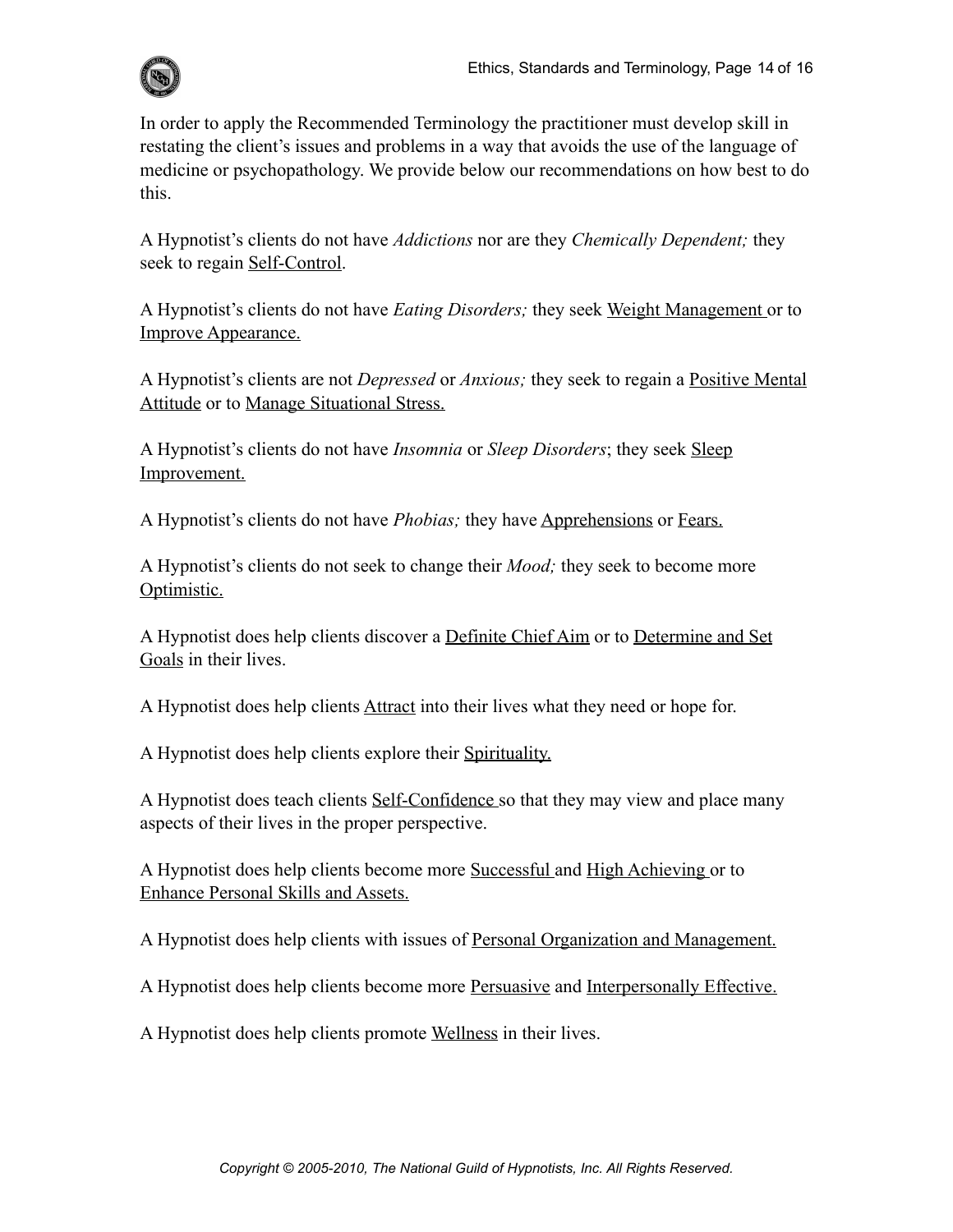

# Example of a Properly Worded Report on a Client Session

Mr. Jones presented with two overlapping problems: a negative mental attitude and a loss of self-control regarding smoking. I applied the "Reasonable Person Test" and judged that there was no reason to believe Mr. Jones was an addict or mentally ill.

Over a course of ten sessions he was inducted into a self-hypnotic state during which I offered suggestions on how he might restore self-control regarding his use of tobacco products and apply other self-help techniques to achieve a more optimistic frame of reference. At session ten the client reported cessation of smoking and greatly improved optimism.

As these non-therapeutic, self-help techniques were successful in resolving his problems, the work concluded and it was not necessary to refer Mr. Jones for mental health assessment.

[Note how in this example the word choice is intended to make it clear that the locus of control in the sessions remains with the client, not the hypnotist. As the general tone of the Recommended Terminology is one of "teaching self-help" that tone is important.]

## A Recommended Appraisal Form

The form supplied to you on the next page is to assist you in using our Recommended Terminology for Hypnotic Practice. Provided you do not remove the copyright notice you may reprint the form or modify the form for your use.

The top section of the form is simply to record the basic demographic and contact information on your client. A section is provided for you to list any health problems. The second section contains a checklist of common non-therapeutic problems. Sections are provided for you to enter additional explanatory notes, to list other issues and to indicate if you are seeing the client for an issue for which you have medical or mental health referral. The third section contains an area where the Goals you and your client have set can be listed, and a checkbox is provided so that you can check off the goals as they are achieved. Use additional pages to list other goals if you have more than four.

As an example, imagine that a client came for smoking cessation hypnotism. You would not refer to this client as an addict or as having a nicotine addiction. Instead, your goal would be to assist the client in regaining self-control over his or her behavior. Therefore, you would check the Self-Control issue, and in the notes section write "smoking." Then in the Goals section, you would list your long and short-range goals for this client, such as "Reduce Cigarette Consumption from 1 pack per day to .5 pack per day.